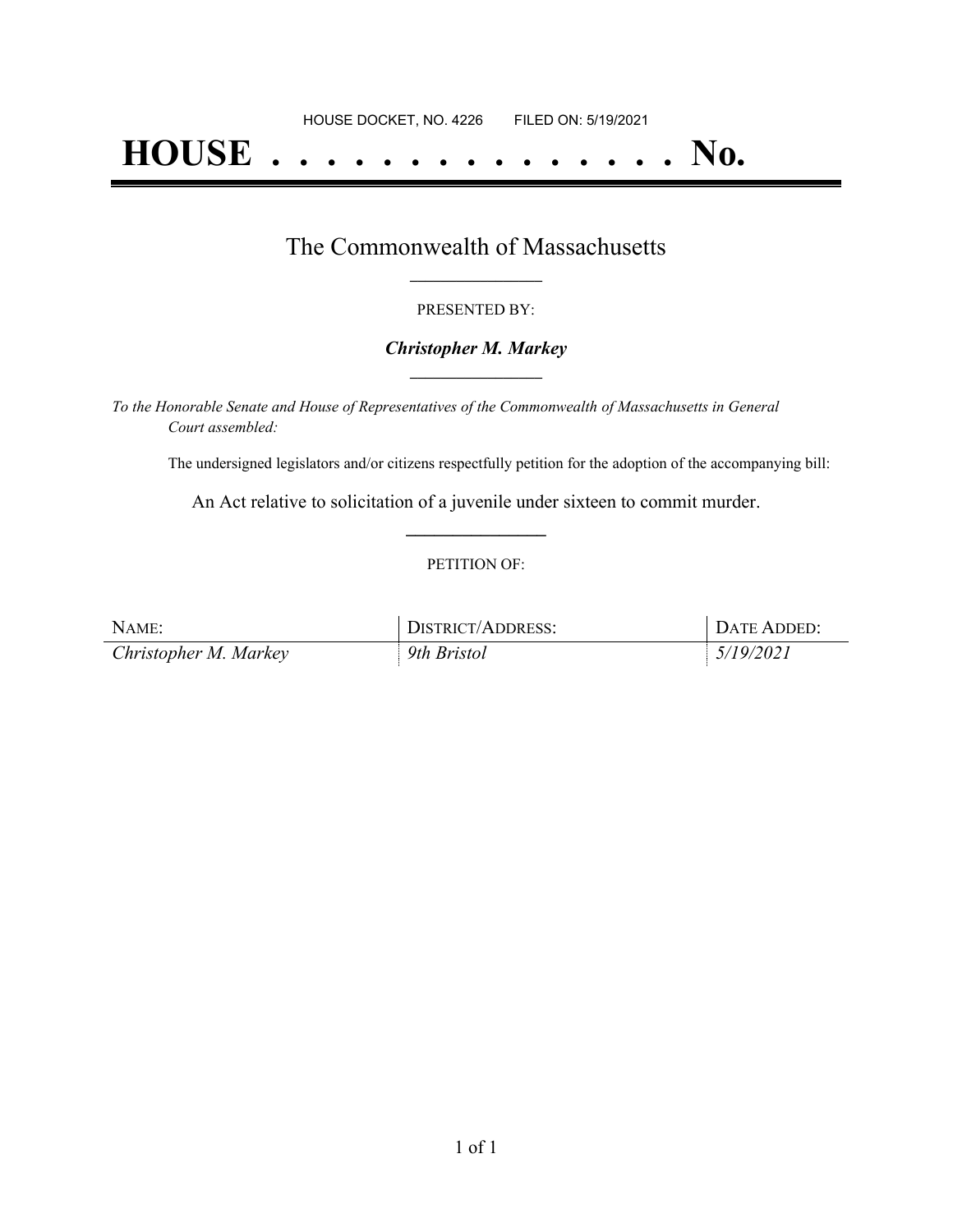# HOUSE DOCKET, NO. 4226 FILED ON: 5/19/2021 **HOUSE . . . . . . . . . . . . . . . No.**

By Mr. Markey of Dartmouth, a petition (subject to Joint Rule 12) of Christopher M. Markey relative to solicitation of juveniles under sixteen to commit murder. The Judiciary.

## The Commonwealth of Massachusetts

**In the One Hundred and Ninety-Second General Court (2021-2022) \_\_\_\_\_\_\_\_\_\_\_\_\_\_\_**

**\_\_\_\_\_\_\_\_\_\_\_\_\_\_\_**

An Act relative to solicitation of a juvenile under sixteen to commit murder.

Be it enacted by the Senate and House of Representatives in General Court assembled, and by the authority *of the same, as follows:*

| 1  | Section 1. Chapter 274 of the General Laws, as appearing in the 2018 Official Edition, is           |
|----|-----------------------------------------------------------------------------------------------------|
| 2  | hereby amended by inserting after section 2 the following new section:-                             |
| 3  | (1)<br>Whoever solicits, entices, counsels, procures, provokes, threatens, pays, agrees to          |
| 4  | pay, or offers to pay a juvenile who has not attained the age of sixteen with the intent to have    |
| 5  | said juvenile commit an armed assault on another person or murder and said juvenile does            |
| 6  | commit or attempts to commit said armed assault on another or murder, shall be punished by          |
| 7  | imprisonment in the state prison for life or for any term of years, but not less than twenty years. |
| 8  | No sentence imposed under this subsection shall be reduced or suspended nor shall such person       |
| 9  | so sentenced be eligible for probation, parole, work release, or furlough or receive any deduction  |
| 10 | from such person's sentence for good conduct.                                                       |
| 11 | Whoever provides, delivers, purchases, hands, counsels, provokes, or aids in<br>(2)                 |

12 obtaining a juvenile under the age of sixteen a firearm, rifle, machine gun, automatic weapon, or 13 dangerous weapon as defined by M.G.L. 140, with the intent to have said juvenile commit and